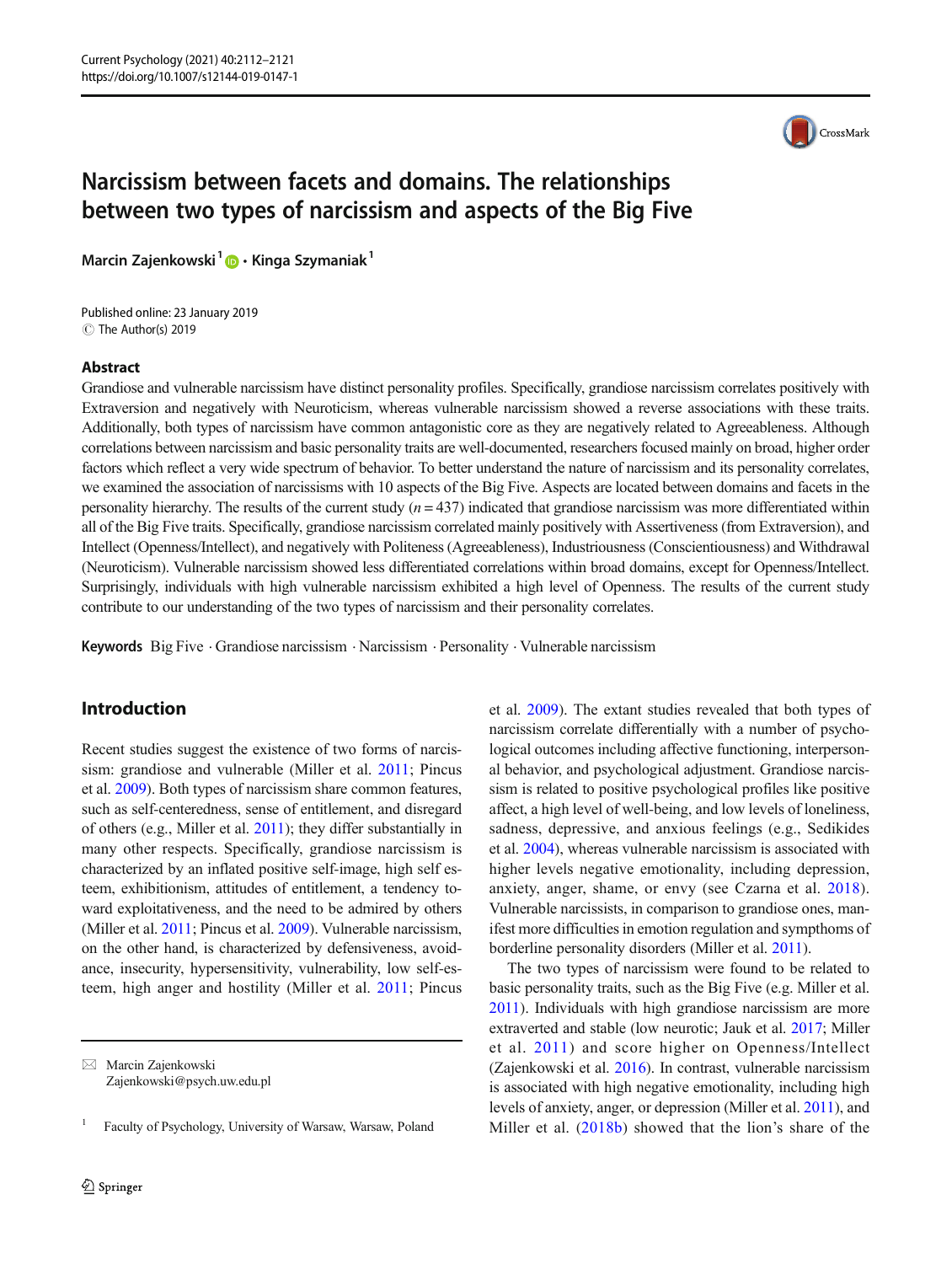vulnerable narcissism variance might be explained by Neuroticism. Additionally, vulnerable narcissism is linked with introversion (Miller et al. [2011](#page-9-0)). Finally, Agreeableness is negatively correlated with both types of narcissism (e.g. Miller et al. [2011\)](#page-9-0). So far researchers have focused mainly on broad, higher order factors which reflect a very wide spectrum of behavior. To better understand the nature of narcissism it would be valuable to examine more specific aspects of broad personality domains. For instance, research by Miller et al. [\(2011](#page-9-0)) found that there were differences between grandiose and vulnerable narcissism in their correlations with the Big Five facets. However, most widely known facets of the Revised NEO Personality Inventory (NEO-PI-R; Costa and McCrae [1992b\)](#page-8-0) have been criticized by some researchers, who proposed instead more empirically rooted aspects of the Big Five (DeYoung et al. [2007](#page-8-0)). In the present study, we focus on the relationship between grandiose and vulnerable narcissism and 10 aspects of the Big Five described by DeYoung et al. [\(2007\)](#page-8-0). We provide arguments that in some cases, each type of narcissism might be similarly associated with two aspects within one domain, while in other cases they may show a stronger correlation with one aspect of a broader trait.

# Two Types of Narcissism and Aspects of the Big Five

The most popular classification system for personality traits — the Big Five personality model - delineates five broad personality domains: Neuroticism, Extraversion, Agreeableness, Conscientiousness and Openness (e.g., Costa and McCrae [1992b](#page-8-0); Goldberg [1992](#page-9-0)). Initially, these traits were perceived as orthogonal factors and unitary constructs (Costa and McCrae [1992a\)](#page-8-0). Then, Costa and McCrae [\(1992b\)](#page-8-0) proposed a two-level structure of personality traits, where each domain was divided into six facets. However, some of the research calls into question this solution, showing that there might be more levels of personality hierarchy (Digman [1997](#page-8-0)). For instance, higher order factors of the Big Five (meta-traits) have been identified and described by Digman [\(1997\)](#page-8-0) as stability (low Neuroticism and high Agreeableness and Conscientiousness) and plasticity (high Openness and Extraversion). More recently, DeYoung et al. ([2007\)](#page-8-0) suggested the existence of an intermediate level of trait organization located between facets and domains. They provided a detailed characterization of the 10 aspects of the Big Five by analyzing a broad range of personality facets from the two popular Big Five inventories: the NEO-PI-R and the Abridged Big Five-Dimensional Circumplex from the International Personality Item Pool (AB5C-IPIP). In both instruments the facets were distinguished in different ways. In the NEO-PI-R the facets were derived theoretically, based on a review of the literature (Costa and McCrae [1992b\)](#page-8-0), whereas

the facet structure of the AB5C-IPIP was based on a circumplex model of personality traits (Goldberg [1992](#page-9-0)). DeYoung et al. [\(2007\)](#page-8-0) suggested that there are two distinct aspects located between each broad domain and its narrow facets. They state that aspects are related but separable trait dimensions, more parsimonious and less arbitrary than facets. However, it needs to be acknowledged that the authors themselves made several arbitrary decisions (e.g. using particular personality instruments, factor-analysis method etc.) in order to obtain exactly two aspects within each domain. Nevertheless, they also indicated some evidence that the aspects within each of the Big Five are likely to have partially distinct biological substrates, environmental influences, and effects (DeYoung [2015](#page-8-0)). For instance, it has been found that two genetic factors are responsible for the shared variance of the facet scales within each of the Big Five trait in the NEO-PI-R (Jang et al. [2002\)](#page-9-0). Additionally, in case of some domains, e.g. Openness, it has been shown that the aspects manifest different neurological (DeYoung et al. [2009](#page-8-0)), cognitive (DeYoung et al. [2012](#page-8-0)) and affective (Zajenkowski and Matthews [2019\)](#page-9-0) correlates. Thus, 10 aspects of the Big Five seem to be useful to better understand the nature of each type of narcissism. Below, we describe aspects of the Big Five and their potential connection to narcissism.

#### Neuroticism

Within Neuroticism, DeYoung et al. ([2007](#page-8-0)) distinguished two factors labeled Volatility and Withdrawal. Volatility encompasses emotional lability, irritability, anger, and difficulty controlling emotional impulses. It is related to an active response to threats, leading to the outward expression of negative affect (DeYoung [2015](#page-8-0)). Withdrawal reflects passive avoidance, increased depression, vulnerability, anxiety and negative affect directed inward (DeYoung [2015\)](#page-8-0). Existing literature shows that vulnerable narcissism correlates positively with a wide range of phenomena related to negative emotionality including anxiety and depression (Miller et al. [2011\)](#page-9-0), but also anger and aggressiveness (Krizan and Johar [2015](#page-9-0); Czarna et al. [2018\)](#page-8-0). Thus, one can expect that vulnerable narcissism would be positively correlated with both Volatility and Withdrawal (H1). In the case of grandiose narcissism we expect a negative relation with Withdrawal, relatively stronger than with Volatility (H2). Those high on grandiose narcissism exhibit a low level of anxiety and depression (Sedikides et al. [2004\)](#page-9-0), but, on the other hand, tend to show a moderate level of anger (Krizan and Johar [2015](#page-9-0)).

#### Extraversion

In the case of Extraversion, DeYoung et al. ([2007](#page-8-0)) identified two factors labeled Assertiveness (agency, social dominance, the tendency toward drive, social status, leadership, and high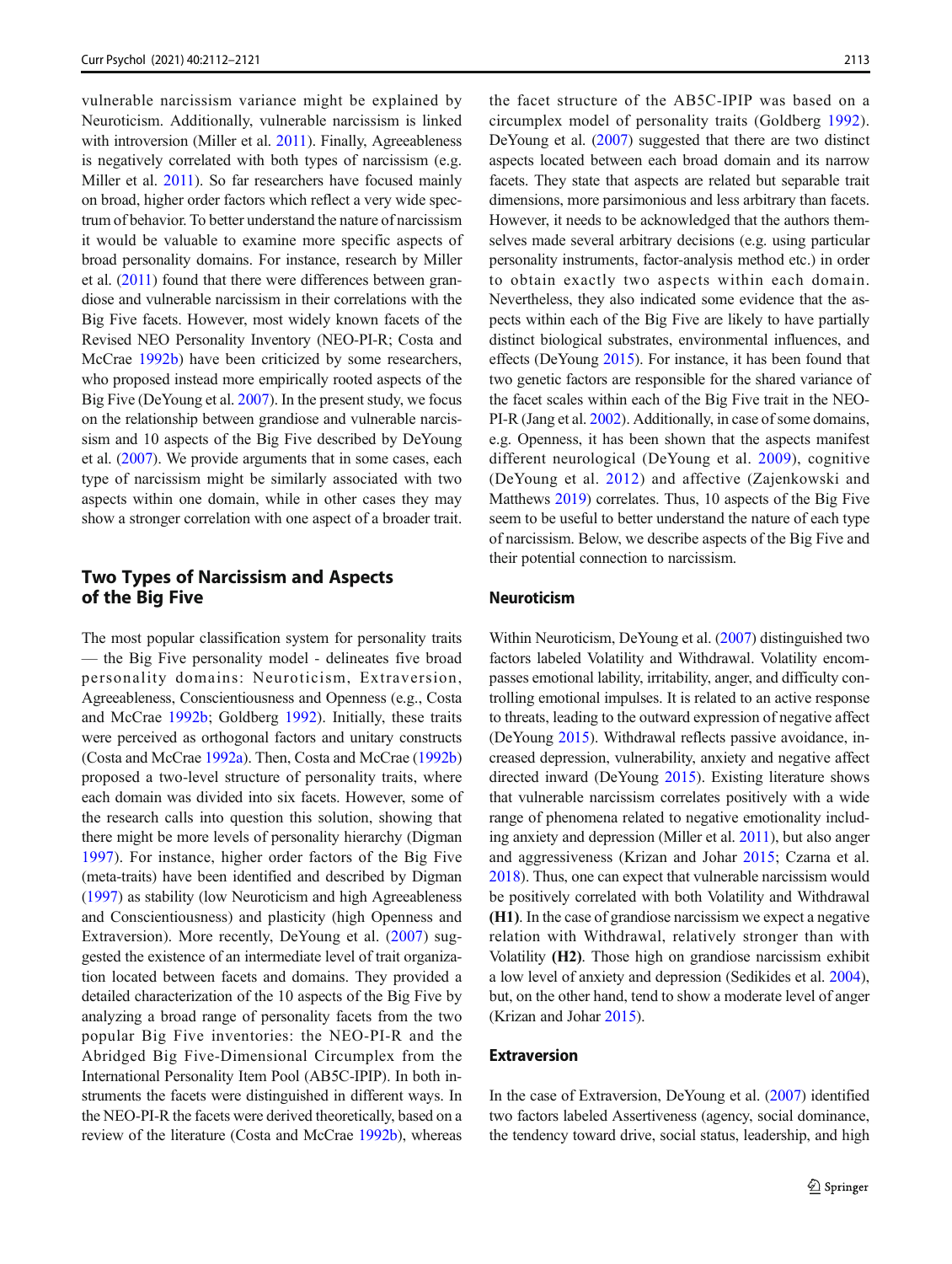motivation to attain desired goals) and Enthusiasm (sociability and the tendency to experience positive emotions associated with anticipation of reward). We hypothesize that grandiose narcissism will be positively associated with both aspects of Extraversion, but we expect stronger correlation with Assertiveness (H3). The main characteristic of grandiose narcissism is agency and social dominance (Campbell and Foster [2007\)](#page-8-0), the core features of Assertiveness. It was found that individuals high on grandiose narcissism tend to be more assertive and dominant in interpersonal relations (Pincus et al. [2009](#page-9-0)). They use assertive self-presentation tactics (Hart et al. [2017\)](#page-9-0) and aggression in order to resolve problems (Miller et al. [2011](#page-9-0)). Moreover, the Assertiveness subscale from the NEO-PI-R was the strongest correlate  $(r =$ 0.63) of grandiose narcissism among the Extraversion facets (Miller et al. [2011](#page-9-0)). Additionally, grandiose narcissism is associated with high levels of well-being and positive emotionality (Sedikides et al. [2004](#page-9-0)), which would suggest a positive relation with the Enthusiasm aspect. However, the latter also includes sociability, understood as warm and friendly interactions, which is not characteristic for narcissists who show rather increased exploitativeness in interpersonal functioning (Czarna et al. [2016\)](#page-8-0). Thus, we expect a positive correlation between grandiose narcissism and Enthusiasm, but weaker than with Assertiveness.

We predict that vulnerable narcissism will be negatively correlated with both Assertiveness and Enthusiasm (H4). Individuals scoring high on vulnerable narcissism show low positive affect, avoidance of close relationships and, as a result, limited social networks (Miller et al. [2011\)](#page-9-0). These findings suggest rather low Enthusiasm among vulnerable narcissists. There is also some evidence suggesting that vulnerable narcissists would score low on Assertiveness. Lannin et al. [\(2014](#page-9-0)) found that vulnerable narcissists are more likely to express their attitude when there is low accountability for their actions, such as when one can remain relatively anonymous. Moreover, vulnerable narcissists seem to hold a fatalistic view, that is an orientation of helplessness, and the feeling of little influence on their life (Zajenkowski et al. [2016](#page-9-0)).

#### Agreeableness

In the Agreeableness domain, two aspects were described by DeYoung et al. [\(2007\)](#page-8-0): Compassion (compassionate emotional affiliation with others, and relatively automatic emotional processes, including empathy, caring, and concern for others) and Politeness (consideration of and respect for others' needs and desires, and low tendency toward competitive attitude, lack of cooperation, and being rude and aggressive). We predict that grandiose narcissism will be negatively associated with both aspects of Agreeableness; however, the correlation with Politeness will be higher than with Compassion (H5). Grandiose narcissists hold inflated self-views, are arrogant and boastful, and have little regard for others (Campbell and Foster [2007\)](#page-8-0). All these characteristic would suggest a strong negative correlation with Politeness. Although lack of empathy and compassion for others is thought to be a key characteristics of grandiose narcissism, empirical data provide rather mixed results in this area (see Czarna et al. [2018\)](#page-8-0). Therefore, we expect that the association between grandiose narcissism and Compassion will be negative but less pronounced than with Politeness.

One may expect that vulnerable narcissism will be associated negatively with both aspects of Agreeableness, but, in contrast to grandiose narcissism, the relation will be relatively stronger with Compassion than Politeness (H6). Vulnerable narcissism has been found to correlate with a low level of empathy (e.g. Czarna et al. [2018\)](#page-8-0). Moreover, it has been suggested that individuals who are high on grandiose narcissism may be antagonistic for instrumental reasons related to status and dominance, whereas individuals high on vulnerable narcissism may behave in hostile and distrustful ways due to heightened affective dysregulation. In fact, it is possible that vulnerable narcissists are more likely to conceal negative emotions and be kind towards others in order to not be criticized (Lannin et al. [2014](#page-9-0)).

#### Openness/Intellect

The compound label "Openness/Intellect" reflects the longrunning debate about whether to label this trait "Openness to experience" or "Intellect" (DeYoung et al. [2007\)](#page-8-0). Intellect reflects intellectual engagement with abstract and semantic information; it correlates with IQ, and working memory, whereas Openness reflects engagement with sensory and perceptual information and thus involves aesthetic interests and fantasy proneness (DeYoung et al. [2012\)](#page-8-0). Openness has been linked to creativity, implicit learning and automatic detection of patterns in sensory experience (DeYoung et al. [2012\)](#page-8-0).

We expect that grandiose narcissism will be positively linked to Intellect and that this association will be relatively stronger than with Openness (H7). Intellect reflects the tendency to engage easily with abstract information; however, many of the items within this scale describe self-reported abilities, e.g., "Am quick to understand things" etc. (DeYoung et al. [2007\)](#page-8-0). Numerous investigations have shown that grandiose narcissists tend to overestimate their positive qualities, especially in the agentic domain, such as cognitive abilities (Dufner et al. [2012](#page-8-0); Gabriel et al. [1994;](#page-9-0) Zajenkowski and Czarna [2015](#page-9-0)). Thus, one may suspect that grandiose narcissists will score higher on Intellect due to their inflated narcissistic self-image. Indeed, existing data show a positive association between grandiose narcissism and Intellect (Zajenkowski et al. [2016\)](#page-9-0) and Ideas from the NEO-PI-R (Miller et al. [2011](#page-9-0)). When it comes to Openness, there are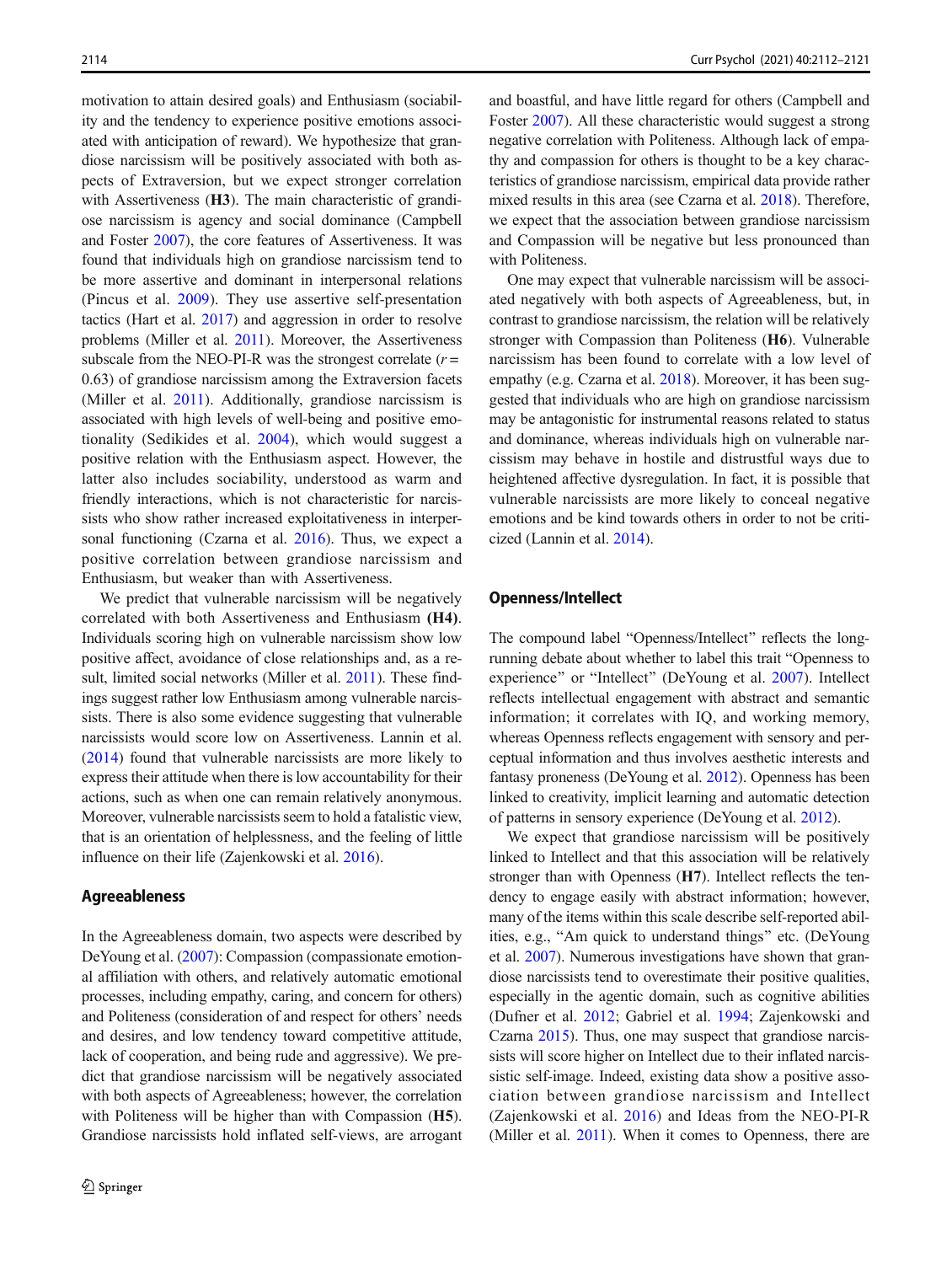no theoretical or empirical reasons to link it with grandiose narcissism.

Vulnerable narcissism is associated with variables, such as Neuroticism (Miller et al. [2018b](#page-9-0)), that predict underestimation of one's abilities (Chamorro-Premuzic and Furnham [2004\)](#page-8-0), which would suggest its negative association with Intellect. However, the results of prior investigations show no relations between vulnerable narcissism and Intellect (Zajenkowski et al. [2016\)](#page-9-0) nor with the NEO-PI-R Openness facets. Thus, we did not formulate any directional hypothesis with respect to Openness/Intellect and vulnerable narcissism.

## Conscientiousness

The two factors within Conscientiousness were identified as Industriousness (need for achievements, self-discipline and the tendency to work effectively without being distracted) and Orderliness (neatness, perfectionism, and attention to rules; DeYoung et al. [2007\)](#page-8-0). The existing data show no significant relationship between Conscientiousness and narcissism (Miller et al. [2011](#page-9-0); Zajenkowski et al. [2016](#page-9-0)). Thus, we did not formulate hypotheses regarding the relation between the Conscientiousness aspects and narcissism.

## Method

## Participants

There were 437 (270 female) participants, who were recruited via publicly accessible social networking websites. Their mean age was 23 years  $(SD = 5.96)$ . Participants were asked to complete a set of questionnaires some of which are not relevant for the current study. All subjects gave their informed consent for the release of their test scores for research purposes, and all were offered feedback on general results of the study. The dataset analysed during the current study is available at osf.io/xchju.

#### Measures

Vulnerable narcissism was measured with the Hypersensitive Narcissism Scale by Hendin and Cheek ([1997](#page-9-0)) in the Polish translation (see Czarna et al. [2014\)](#page-8-0). It consists of 10 items with a Likert-like response scale from 1 (strongly disagree) to 5 (strongly agree).

Grandiose narcissism was assessed with the validated Polish adaptation (Bazińska and Drat-Ruszczak [2000](#page-8-0)) of the Narcissistic Personality Inventory (Raskin and Hall [1979](#page-9-0)). The items were selected basing on the factor analysis (loadings exceeding .40) and represented the following subscales of the NPI: Authority (11 items), Self-Sufficiency (7), Vanity (5), and Exhibitionism (11). Respondents rated their degree of

endorsement of each statement using a Likert-type response format, from 1 (does not apply to me) to 5 (applies to me). The sum of items creates an index of grandiose narcissism. It has been shown recently that the Likert format NPI manifests similar construct validity and slightly increased reliability to the original forced-choice format (Miller et al. [2018a](#page-9-0)).

The Big Five was assessed with Polish adaptation (Strus et al. [2014](#page-9-0)) of the International Personality Item Pool - Big Five Aspect Scale (BFAS; DeYoung et al. [2007\)](#page-8-0). This is a 100-item measure of trait domains (Agreeableness, Conscientiousness, Extraversion, Neuroticism, and Openness/Intellect) and the two lower-order aspects of each domain (Volatility, Withdrawal, Compassion, Politeness, Industriousness, Orderliness, Enthusiasm, Assertiveness, Intellect, and Openness). Participants are asked to rate how much the statements are related to them on a Likert-type scale, from 1 (strongly disagree) to 5 (strongly agree).

# Results

First, we tested the correlations between two variants of narcissism and personality traits including domains and aspects (Table [1](#page-4-0)). Both types of narcissism correlated with personality traits in a comparable way to previous research (e.g. Miller et al. [2011](#page-9-0)). Specifically, vulnerable narcissism was positively correlated with Neuroticism, and negatively associated with Agreeableness and Extraversion. Grandiose narcissism correlated positively with Extraversion, Openness/Intellect and Conscientiousness, and negatively with Neuroticism and Agreeableness.

Subsequently, we compared the associations between each type of narcissism and aspects of personality within each domain. Therefore, we tested for the difference between two dependent correlations (Steiger [1980](#page-9-0)). Figure [1](#page-5-0) illustrates graphically the patterns of correlations. We found that vulnerable narcissism was significantly and positively correlated with both aspects of Neuroticism and that correlations did not differ from one another  $(z = 215, p = 0.820)$ , which supported H1. In addition, consistent with H2, grandiose narcissism was significantly and negatively correlated with Withdrawal, and this correlation was stronger than with Volatility ( $z = 5.85$ ,  $p < 0.001$ ). Grandiose narcissism correlated positively with both aspects of Extraversion; however, the association was stronger for Assertiveness ( $z = 10.46$ ,  $p < 0.001$ ), which supported H3. Vulnerable narcissism was equally negatively related to both Assertiveness and Enthusiasm ( $z = -1.90$ ;  $p = 0.060$ ; H4). The results also supported H5; grandiose narcissism was negatively correlated with both aspects of Agreeableness. However, the correlation with Politeness was significantly stronger  $(z = 6.26)$ ;  $p < 0.001$ ). The correlation of vulnerable narcissism with both aspects of Agreeableness was negative and the magnitudes of these correlations were similar ( $z = .261$ ;  $p = 0.79$ ). Thus, H6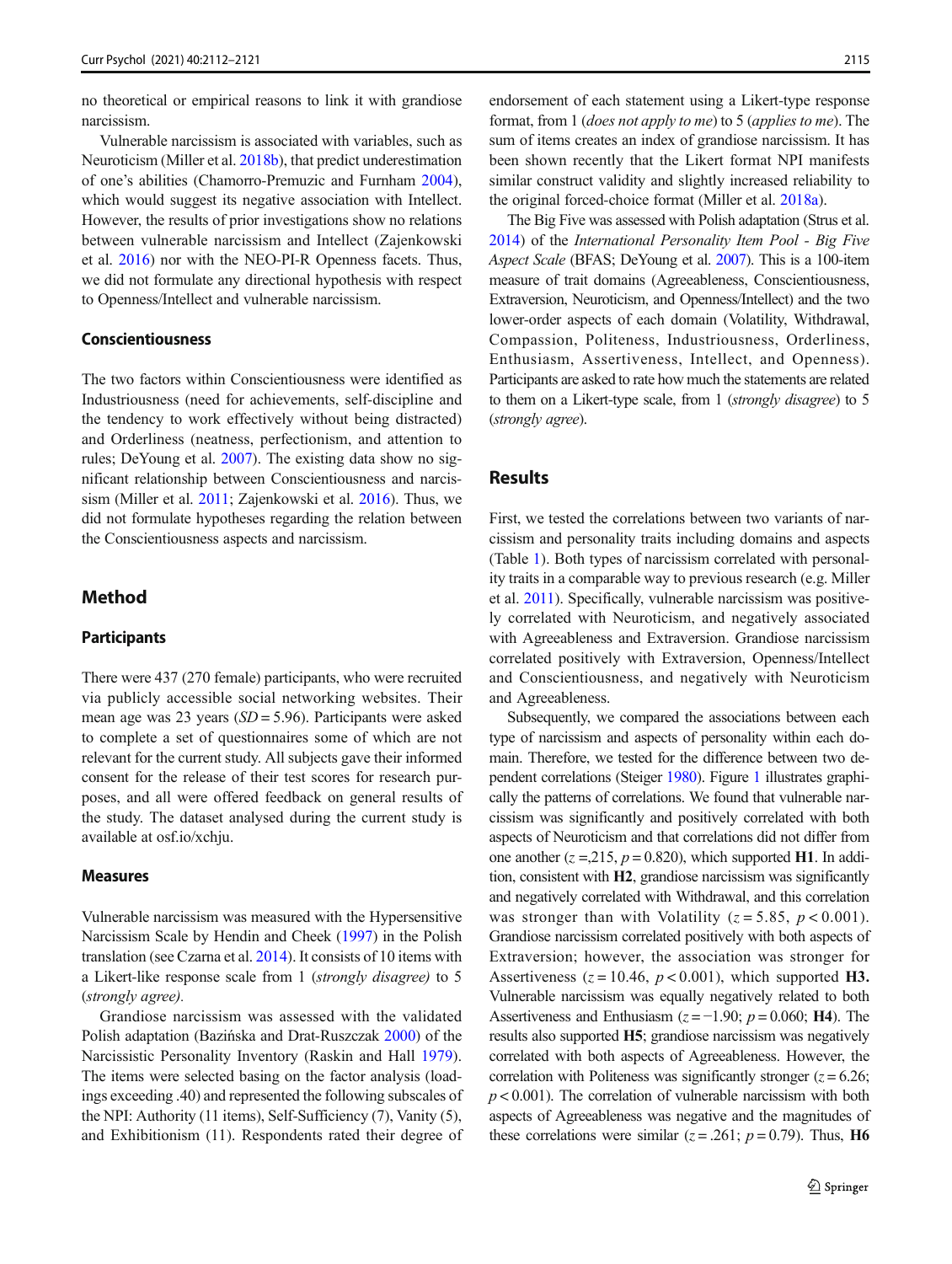<span id="page-4-0"></span>

| Correlation matrix of two variants of narcissism and each Big Five domain and aspect<br>Table 1 |                 |                |                  |                |                                                                                                                    |                                            |                                                                                                  |                                                                                                                  |                                                               |                                                                                                                      |                                                                           |                                                          |                                                     |                         |                                  |                         |                      |
|-------------------------------------------------------------------------------------------------|-----------------|----------------|------------------|----------------|--------------------------------------------------------------------------------------------------------------------|--------------------------------------------|--------------------------------------------------------------------------------------------------|------------------------------------------------------------------------------------------------------------------|---------------------------------------------------------------|----------------------------------------------------------------------------------------------------------------------|---------------------------------------------------------------------------|----------------------------------------------------------|-----------------------------------------------------|-------------------------|----------------------------------|-------------------------|----------------------|
|                                                                                                 |                 | $\sim$         | 3                | 4              | 5                                                                                                                  | $\circ$                                    | $\overline{ }$                                                                                   | ${}^{\circ}$                                                                                                     | $\circ$                                                       | $\overline{10}$                                                                                                      | $\Box$                                                                    | $\overline{c}$                                           | 13                                                  | $\overline{1}$          | 15                               | $\overline{16}$         | $\overline{17}$      |
| 1 Vulnerabl narcissism                                                                          |                 |                |                  |                |                                                                                                                    |                                            |                                                                                                  |                                                                                                                  |                                                               |                                                                                                                      |                                                                           |                                                          |                                                     |                         |                                  |                         |                      |
| 2 Grandiose narcissism                                                                          | $.17***$        |                |                  |                |                                                                                                                    |                                            |                                                                                                  |                                                                                                                  |                                                               |                                                                                                                      |                                                                           |                                                          |                                                     |                         |                                  |                         |                      |
| 3 Neuroticism                                                                                   | $.47**$         | $-.17**$       |                  |                |                                                                                                                    |                                            |                                                                                                  |                                                                                                                  |                                                               |                                                                                                                      |                                                                           |                                                          |                                                     |                         |                                  |                         |                      |
| 4 Agreeableness                                                                                 | $-18**$         | $-20**$        | $.18***$         |                |                                                                                                                    |                                            |                                                                                                  |                                                                                                                  |                                                               |                                                                                                                      |                                                                           |                                                          |                                                     |                         |                                  |                         |                      |
| 5 Extraversion                                                                                  | $-23**$         | $61**$         | $-16**$          | $\overline{0}$ |                                                                                                                    |                                            |                                                                                                  |                                                                                                                  |                                                               |                                                                                                                      |                                                                           |                                                          |                                                     |                         |                                  |                         |                      |
| 6 Conscientiousness                                                                             | $\overline{0}$  | $\frac{1}{11}$ | $-0.4$           | $.25**$        |                                                                                                                    |                                            |                                                                                                  |                                                                                                                  |                                                               |                                                                                                                      |                                                                           |                                                          |                                                     |                         |                                  |                         |                      |
| 7 Openness/intellect                                                                            | $\overline{0}$  | $.26***$       | $10*$            | $.36***$       | $.17***$<br>38**<br>39.32                                                                                          | $17***$                                    |                                                                                                  |                                                                                                                  |                                                               |                                                                                                                      |                                                                           |                                                          |                                                     |                         |                                  |                         |                      |
| 8 Volatility                                                                                    | $43**$          | $-0.06$        | $90**$           | $\overline{0}$ |                                                                                                                    |                                            | $10^*$                                                                                           |                                                                                                                  |                                                               |                                                                                                                      |                                                                           |                                                          |                                                     |                         |                                  |                         |                      |
| 9 Withdrawal                                                                                    | $42**$          | $-30**$        | $^{**}00$        | $27**$         |                                                                                                                    |                                            |                                                                                                  | $62***$                                                                                                          |                                                               |                                                                                                                      |                                                                           |                                                          |                                                     |                         |                                  |                         |                      |
| 10 Compassion                                                                                   | $-.16**$        | $-.15**$       | $25**$           | $90**$         | $-31**$<br>$-34**$<br>$-12**$<br>$-79**$<br>$-84**$<br>$-36**$<br>$-36**$<br>$-36**$<br>$-15*$<br>$-15*$<br>$-15*$ | $-00$<br>$-08$<br>$-17**$<br>$-28**$<br>08 | $09$<br>$42**$<br>$19**$<br>$21**$<br>$40**$<br>$20**$<br>$79**$<br>$81**$<br>$70.87$<br>$70.87$ | $15**$                                                                                                           | $30***$                                                       |                                                                                                                      |                                                                           |                                                          |                                                     |                         |                                  |                         |                      |
| 11 Politeness                                                                                   | $-.15**$        | $-42**$        | $\tilde{q}$      | $.84***$       |                                                                                                                    |                                            |                                                                                                  |                                                                                                                  | $16**$                                                        |                                                                                                                      |                                                                           |                                                          |                                                     |                         |                                  |                         |                      |
| 12 Enthusiasm                                                                                   | $-24**$         | $.26**$        | $-0.1$           | $33**$         |                                                                                                                    |                                            |                                                                                                  |                                                                                                                  | $-12*$                                                        |                                                                                                                      | $13**$                                                                    |                                                          |                                                     |                         |                                  |                         |                      |
| 13 Assertiveness                                                                                | $-14**$         | $71**$         | $-24**$          | $-15**$        |                                                                                                                    |                                            |                                                                                                  |                                                                                                                  |                                                               |                                                                                                                      |                                                                           | $33***$                                                  |                                                     |                         |                                  |                         |                      |
| 14 Industriousness                                                                              | $-0.7$          | $24**$         | $-19**$          | $.17***$       |                                                                                                                    |                                            |                                                                                                  |                                                                                                                  |                                                               |                                                                                                                      |                                                                           |                                                          | $32***$                                             |                         |                                  |                         |                      |
| 15 Orderliness                                                                                  | $\overline{08}$ | $-0.03$        | $\sum_{i=1}^{n}$ | $25**$         |                                                                                                                    |                                            |                                                                                                  |                                                                                                                  |                                                               |                                                                                                                      |                                                                           |                                                          |                                                     | $48**$                  |                                  |                         |                      |
| 16 Intellect                                                                                    | $-0.8$          | $42**$         | $-14**$          | $15**$         |                                                                                                                    | $.84**$<br>$.88***$<br>$.25**$<br>$.033$   |                                                                                                  | $-109$<br>$-10*$<br>$-8$<br>$-08$<br>$-07$<br>$-03*$<br>$-03*$<br>$-03*$<br>$-03*$<br>$-03*$<br>$-03*$<br>$-03*$ | $-36**$<br>$-27**$<br>$-11**$<br>$-21***$<br>$-34**$<br>34.78 | $53**$<br>$41**$<br>$101$<br>$10*$<br>$18**$<br>$10*$<br>$10*$<br>$10*$<br>$10*$<br>$10*$<br>$10*$<br>$10*$<br>$10*$ | $-30**$<br>$.20***$<br>$.28***$<br>$.45***$<br>$.55$<br>$.50$<br>$.53.50$ | $15**$<br>$.00$<br>$.24**$<br>$.10*$<br>$.10*$<br>$7.18$ | $.56***$<br>$.56***$<br>$.09$<br>$.30.31$<br>$8.07$ | $.35***$                |                                  |                         |                      |
| 17 Openness                                                                                     | $.18***$        | $\overline{0}$ | $.30**$          | $42**$         |                                                                                                                    |                                            |                                                                                                  |                                                                                                                  |                                                               |                                                                                                                      |                                                                           |                                                          |                                                     |                         |                                  |                         |                      |
| Z                                                                                               | 30.49           | 103.47         | 58.91            | 69.58          |                                                                                                                    | 61.61<br>11.15                             |                                                                                                  |                                                                                                                  |                                                               |                                                                                                                      |                                                                           |                                                          |                                                     | $-0.2$<br>28.38<br>5.09 | $\frac{10}{33}$<br>33.23<br>6.88 | $28**$<br>35.08<br>7.09 |                      |
| S                                                                                               | 6.35            | 21.13          | 14.87            | 13.65          |                                                                                                                    |                                            |                                                                                                  |                                                                                                                  |                                                               |                                                                                                                      |                                                                           |                                                          |                                                     |                         |                                  |                         | 35.79<br>7.34<br>.76 |
| 8                                                                                               | $\overline{71}$ | 92             | $\mathcal{S}$    | 86             | 84                                                                                                                 | $\overline{81}$                            | 80                                                                                               | 85                                                                                                               | 85                                                            | 86                                                                                                                   |                                                                           |                                                          |                                                     |                         |                                  |                         |                      |
| * $p < 0.05$ , ** $p < 0.01$                                                                    |                 |                |                  |                |                                                                                                                    |                                            |                                                                                                  |                                                                                                                  |                                                               |                                                                                                                      |                                                                           |                                                          |                                                     |                         |                                  |                         |                      |
|                                                                                                 |                 |                |                  |                |                                                                                                                    |                                            |                                                                                                  |                                                                                                                  |                                                               |                                                                                                                      |                                                                           |                                                          |                                                     |                         |                                  |                         |                      |

 $\underline{\textcircled{\tiny 2}}$  Springer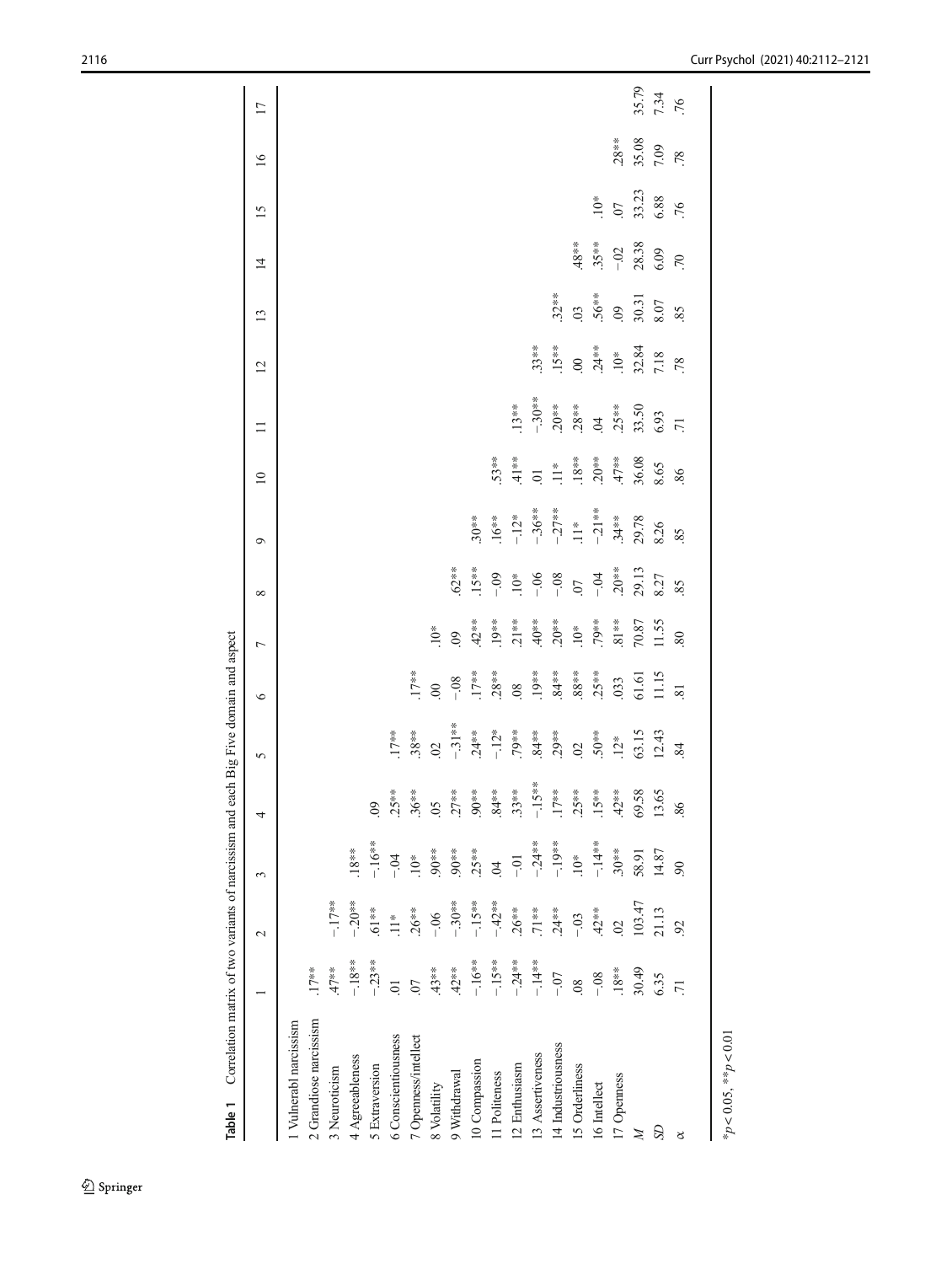<span id="page-5-0"></span>

Fig. 1 Illustration of the correlation coefficients for the relationship between two variants of narcissism and 10 aspects of the Big Five

was only partially supported, because we expected a higher association with Compassion. Finally, H7 was also supported: grandiose narcissism correlated positively with Intellect and this association was stronger than with Openness  $(z = 7.40;$  $p < 0.001$ ).

There were also some interesting results that we did not expect. First, Openness correlated positively with vulnerable narcissism, and the magnitude of this correlation differed from the association with Intellect ( $z = -4.69$ ;  $p < 0.001$ ). Second, Industriousness correlated positively with grandiose narcissism, and this association was stronger than with other aspects of Conscientiousness, i.e., Orderliness  $(z = 5.75)$ ;  $p < 0.001$ ).

Additionally, we examined partial correlations between each type of narcissism (controlling for the other narcissism) and Big Five traits and aspects (Table 2). The results revealed similar associations between narcissisms and personality as zero-order correlations (Table [1\)](#page-4-0).

Finally, we compared the personality profiles between two types of narcissism. First, we calculated a double-entry intraclass correlation recommended by McCrae [\(2008\)](#page-9-0) that allows the examination of the degree to which the grandiose and vulnerable narcissisms' personality profiles share absolute similarity. In this method, each element (here correlations with personality aspects) in the paired profile is entered twice but in reversed order across rows. In the current study, we obtained a negative correlation between profiles  $(r = -0.38)$  which suggests a high mismatch between narcissisms. In the last step we tested correlation differences between narcissisms' associations with Big Five aspects. The analysis (Table [3](#page-6-0)) indicated that grandiose and vulnerable narcissisms differed with respect to eight aspects with Withdrawal, Assertiveness and Intellect showing the biggest differences. We did not observe differences only in the case of Compassion and Orderliness.

## **Discussion**

We found that grandiose and vulnerable narcissism were associated with personality aspects, i.e. lower-order factors of

Table 2 Partial correlations between each type of narcissism and personality domains and aspects with exclusion of the influence of the second narcissism

|                                                                                                                                                                        | NEU |  |  |  |  | AGR EXT CON OP/ VOL WITH COM POL ENT ASR IND ORD INT |  |  | <b>OPE</b> |
|------------------------------------------------------------------------------------------------------------------------------------------------------------------------|-----|--|--|--|--|------------------------------------------------------|--|--|------------|
| Vulnerable narcissism 52** -14** -42** -01 02 45** 50** -14** -09 -30*** -36** -12* 09 -17** 18**                                                                      |     |  |  |  |  |                                                      |  |  |            |
| Grandiose narcissism $-32^{**}$ $-29^{**}$ $-67^{**}$ $11^{*}$ $26^{**}$ $-15^{**}$ $-41^{**}$ $-13^{*}$ $-41^{**}$ $30^{**}$ $30^{**}$ $26^{**}$ $05$ $44^{**}$ $-02$ |     |  |  |  |  |                                                      |  |  |            |

AGR Agreeableness, ASR Assertiveness, COM Compassion, CON Conscientiousness, ENT Enthusiasm, EXT Extraversion, IND Industriousness, INT Intellect, NEU Neuroticism, ORD Orderliness, OPE Openness, OPE/INT Openness/Intellect, POL Politeness, WITH Withdrawal, VOL Volatility  $*_{p}$  < 0.05,  $*_{p}$  < 0.01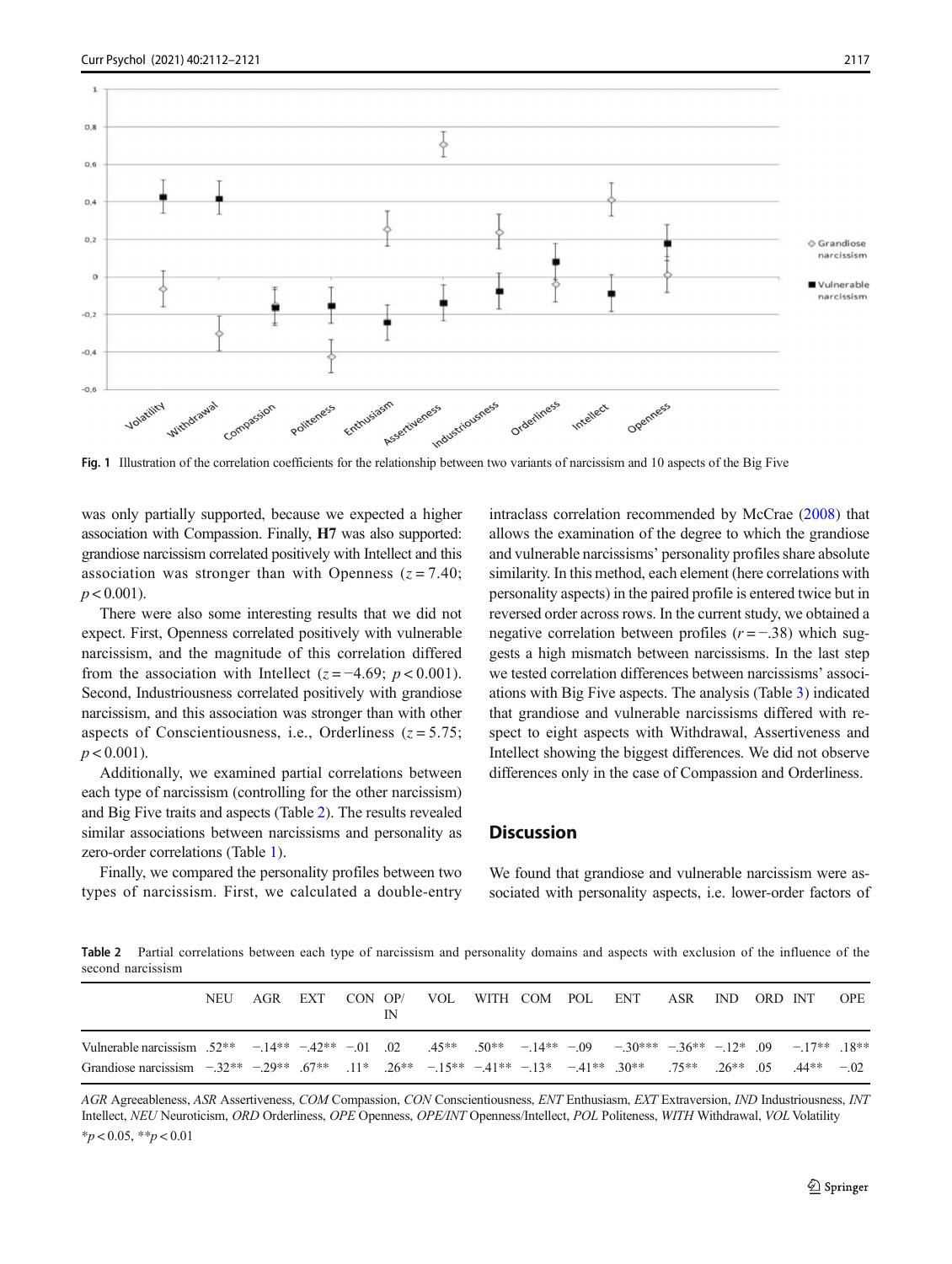<span id="page-6-0"></span>Table 3 Comparison of the correlation coefficients of grandiose and vulnerable narcissism and the Big Five aspects

|               | VOL       | WITH       | COM  | POL       | ENT      | <b>ASR</b> | IND      | <b>ORD</b> | IΝT      | OPE       |
|---------------|-----------|------------|------|-----------|----------|------------|----------|------------|----------|-----------|
| $\mathcal{Z}$ | $-8.47**$ | $-12.69**$ | 0.21 | $-4.73**$ | $8.36**$ | $16.93**$  | $5.21**$ | $-1.91$    | $8.58**$ | $-2.75**$ |

ASR Assertiveness, COM Compassion, ENT Enthusiasm; IND Industriousness, INT Intellect, ORD Orderliness, OPE Openness, POL Politeness, WITH Withdrawal, VOL Volatility

 $*_{p}$  < 0.05,  $*_{p}$  < 0.01

the personality hierarchy. Moreover, in some cases the magnitude of associations with two aspects of a broader domain differed substantially. The differences within personality traits were especially pronounced in grandiose narcissism. First, we observed a high correlation between grandiose narcissism and Assertiveness  $(r = 0.71)$ . Extraversion is believed to reflect sensitivity to reward (Smillie [2013\)](#page-9-0). However, there might be two distinct classes of reward, appetitive rewards, which involve an increase in the probability of achieving a goal, and consummatory, which represent the actual attainment of a goal (DeYoung [2015\)](#page-8-0). The two aspects of Extraversion derive from this distinction: Assertiveness is a reflection of the former class (wanting), whereas Enthusiasm reflects the latter class (liking; DeYoung [2015\)](#page-8-0). The high overlap between grandiose narcissism and Assertiveness would suggest that narcissists are especially sensitive to appetitive rewards, which may underlie their increased agency, and motivation toward social status, dominance, and achievements.

The relationship between grandiose narcissism and Assertiveness may have some consequences for the low Politeness observed among grandiose narcissists. DeYoung ([2015\)](#page-8-0) notes that the social behaviors associated with Assertiveness and Enthusiasm are driven by reward processes that are also involved in non-social reward motivation, whereas aspects of Agreeableness are driven by dedicated affiliative bonding and social regulation systems. However, the mechanisms underlying Agreeableness may interact with the goal pursuit process. Interpersonal style and interpretation of the social world have consequences for goal attainment. It is possible that inflated self-views and feelings of superiority to others ("My goals are most important") may predispose grandiose narcissists to more aggressive responses in situations in which someones blocks their goal which in turn leads to a low level of Politeness.

The positive link between grandiose narcissism and Intellect was consistent with our expectations and previous findings showing that grandiose narcissists hold inflated views of their cognitive abilities (Dufner et al. [2012;](#page-8-0) Gabriel et al. [1994;](#page-9-0) Zajenkowski and Czarna [2015\)](#page-9-0). The belief that high intelligence is beneficial for individual life success is rooted in both research and social perception of high cognitive ability (Mõttus et al. [2008](#page-9-0)). Some researchers suggest that positive illusions may serve a self-regulatory function for grandiose narcissists, enabling them to maintain positive feelings (Campbell and Foster [2007](#page-8-0)).

We also found a moderate positive correlation between Industriousness, an aspect of Conscientiousness, and grandiose narcissism. Industriousness reflects a high need for achievement and ability to pursue non-immediate goals (DeYoung [2015\)](#page-8-0). These characteristics might be valued by narcissists because of their agentic features and the fact that they allow them to reach high social status. Moreover, some data show that grandiose narcissists, indeed, are persistent, but only in some circumstances. For example, individuals scoring high in narcissistic grandiosity put more effort into solving unsolvable tasks but only if that was the only option to amplify positive self-image (Wallace et al. [2009](#page-9-0)) and they are more likely to invest in achieving a goal that affords personal glory (Woodman et al. [2011\)](#page-9-0).

The current results indicated that vulnerable narcissism, in comparison to grandiose narcissism, showed a more consistent pattern of correlations with personality aspects within Big Five traits. In other words, vulnerable narcissism was associated with less differentiated personality profile. This might be due to the fact that this type of narcissism is more closely linked to psychopathology (e.g. Miller et al. [2011\)](#page-9-0) and, as a consequence, located on relatively extreme personality level.

As expected individuals with high vulnerable narcissism exhibited relatively high levels of both aspects of Neuroticism which is in line with previous investigations (Miller et al. [2018b\)](#page-9-0). Moreover, numerous studies have shown that this type of narcissism is associated with a wide variety of variables encompassing negative emotionality (the core of Neuroticism), including anxiety, depression and vulnerability (Miller et al. [2011\)](#page-9-0), as well as anger and hostility (Krizan and Johar [2015\)](#page-9-0). DeYoung ([2015\)](#page-8-0) suggests that Neuroticism primary determines the level at which uncertainty, threat, or punishment triggers a defensive response. Defensive responses might be of two distinct kinds: active defense and passive avoidance. Volatility involves emotional and behavioral responses to immediate threats or punishments, the tendency to be emotionally labile, to get irritated, or angry easily and, thus, reflects the tendency toward active defense. Passive avoidance involves involuntary inhibition of approach toward a goal in response to threat. Our results suggest that individuals scoring high in vulnerable narcissism exhibit both active and passive forms of defensive responses.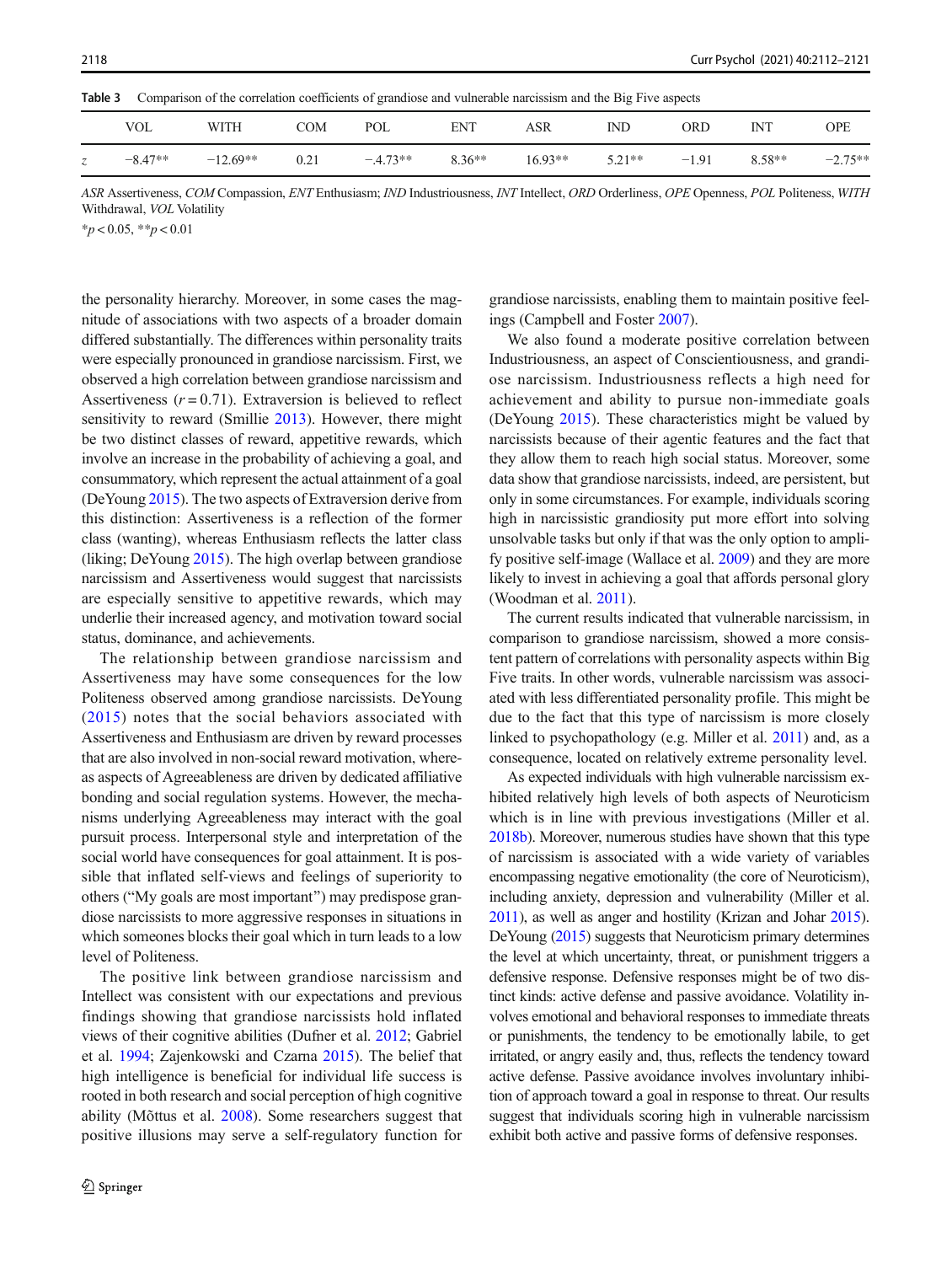Individuals scoring high on vulnerable narcissism exhibited low levels of both aspects of Extraversion. The negative correlation with Enthusiasm is consistent with previous findings showing that vulnerable narcissists score low on positive affect as well as social avoidance scales (Miller et al. [2011](#page-9-0)). Additionally, they are rather low on agency and do not express their opinions openly (Lannin et al. [2014\)](#page-9-0), which is congruent with low Assertiveness. In the case of Agreeableness, the (negative) associations with both Compassion and Politeness were rather marginal. Interestingly, in prior work of Miller et al. [\(2011](#page-9-0)), vulnerable narcissism correlated mainly (negatively) with the Trust facet of the NEO-PI-R Agreeableness scale. In the Big Five Aspects Scale there are actually no items reflecting trust-related behavior (DeYoung et al. [2007\)](#page-8-0). This might be the reason for the rather small association between vulnerable narcissism and Agreeableness in the present investigation.

Our study revealed a finding which was not previously discussed in the literature. Specifically, we found a positive correlation between vulnerable narcissism and Openness. Although the link between Openness and vulnerable narcissism might seem counterintuitive, the empirical data provide some explanation for this relation. First, vulnerable narcissism has been shown to correlate with a number of psychopathological symptoms including depression, paranoia, psychoticism, and schizotypal personality (Miller et al. [2011\)](#page-9-0). Interestingly, Openness appears to be positively linked to these variables. For instance, Aesthetics and Feelings, the facets of the NEO PI-R that are markers of the Openness aspect, were associated with depression (Wolfenstein and Trull [1997\)](#page-9-0). Moreover, DeYoung ([2014\)](#page-8-0) observes that Openness is positively related to Neuroticism. Thus, Openness may contribute to the risk for internalizing disorders by allowing a greater range of stimuli into awareness (DeYoung [2014;](#page-8-0) DeYoung et al. [2012](#page-8-0)). Because vulnerable narcissism, Openness and Neuroticism are positively related, one may speculate about whether they share hypervigilance and increased awareness. Furthermore, DeYoung et al. ([2012\)](#page-8-0) suggested that Openness might also be close to positive schizotypy, which comprises magical ideation, perceptual aberration, overinclusive thinking. and the erroneous perception of patterns or causal connections. Indeed, positive schizotypy appears to be related to Openness. Apparently, seeing patterns or causal connections where none exist is beneficial for creative behavior, since Openness predicts creativity (DeYoung [2014](#page-8-0)).

Finally, it is worth mentioning that the two types of narcissism showed quite distinct personality profiles and differed in case of eight Big Five aspects. The biggest differences were associated with Assertiveness and Withdrawal. This corroborates and extends previous findings showing that specific aspects of Extraversion (Assertiveness) and Neuroticism (Withdrawal) differentiate mostly grandiose narcissism and vulnerable narcissism. There were no differences in correlations of the two narcissisms of Orderliness and Compassion. Whereas

the first aspect seems to not important for any kind of narcissism, Compassion was negatively associated with both narcissisms. Interestingly, partial correlations showed that the relationships of grandiose and vulnerable narcissism with Compassion remained essentially unchanged when the other narcissism was controlled. This may suggest that there are different mechanisms linking each narcissism with Compassion.

# Limitation and Future Research

The current study explored the relationship between the Big Five aspects and two types of narcissism. The results indicated that the analysis at the aspects level (between narrow facets and broad domains) provides important information about the nature of narcissism, especially in the grandiose version. However, the study has several limitations. First, although the sample size was relatively large (allowing to detect correlations of .14 with power of .85) it consisted of young adults, mostly undergraduated students. Thus it remains an open question to what extent the findings generalize to other populations (e.g. older people). Second, we used only measures of narcissism and personality which allowed us to explore simple associations. However, it would be valuable to see how personality aspects account for narcissism's relations with external variables. Another problem is associated with the instrument measuring Big Five aspects. Previous research indicated that some of the aspects are highly correlated across domains. For instance, in the original study, it was found that Enthusiasm and Compassion, as well as Assertiveness and Intellect show correlation coefficients almost .60. Likewise, in the current investigation we obtained high associations (exceeding .50) of aspects from different domains. These findings suggest that perhaps further research and analyses are required to establish final lower-order factors of Big Five.

Although some robust associations have been found, more studies are necessary to examine to what extent some aspects of personality explain the associations of narcissism with external variables. For instance, we found a high correlation between grandiose narcissism and Assertiveness. It is suggested that Extraversion is related to dopamine (Smillie [2013\)](#page-9-0), however, Assertiveness is more closely linked to dopamine than Enthusiasm and dopamine is regarded as the major neurotransmitter for incentive reward and a driver of exploration (DeYoung [2015\)](#page-8-0). Given the high association between Assertiveness and grandiose narcissism, one may wonder to what extent these constructs share a biological mechanism and both correlate with dopamine. Additionally, grandiose narcissism was relatively highly associated with Intellect, which reflects perceived intelligence, but also intellectual curiosity (DeYoung [2014](#page-8-0)). It would be interesting to see whether narcissists manifest increased engagement in cognitive activities similar to individuals scoring high on Intellect. In a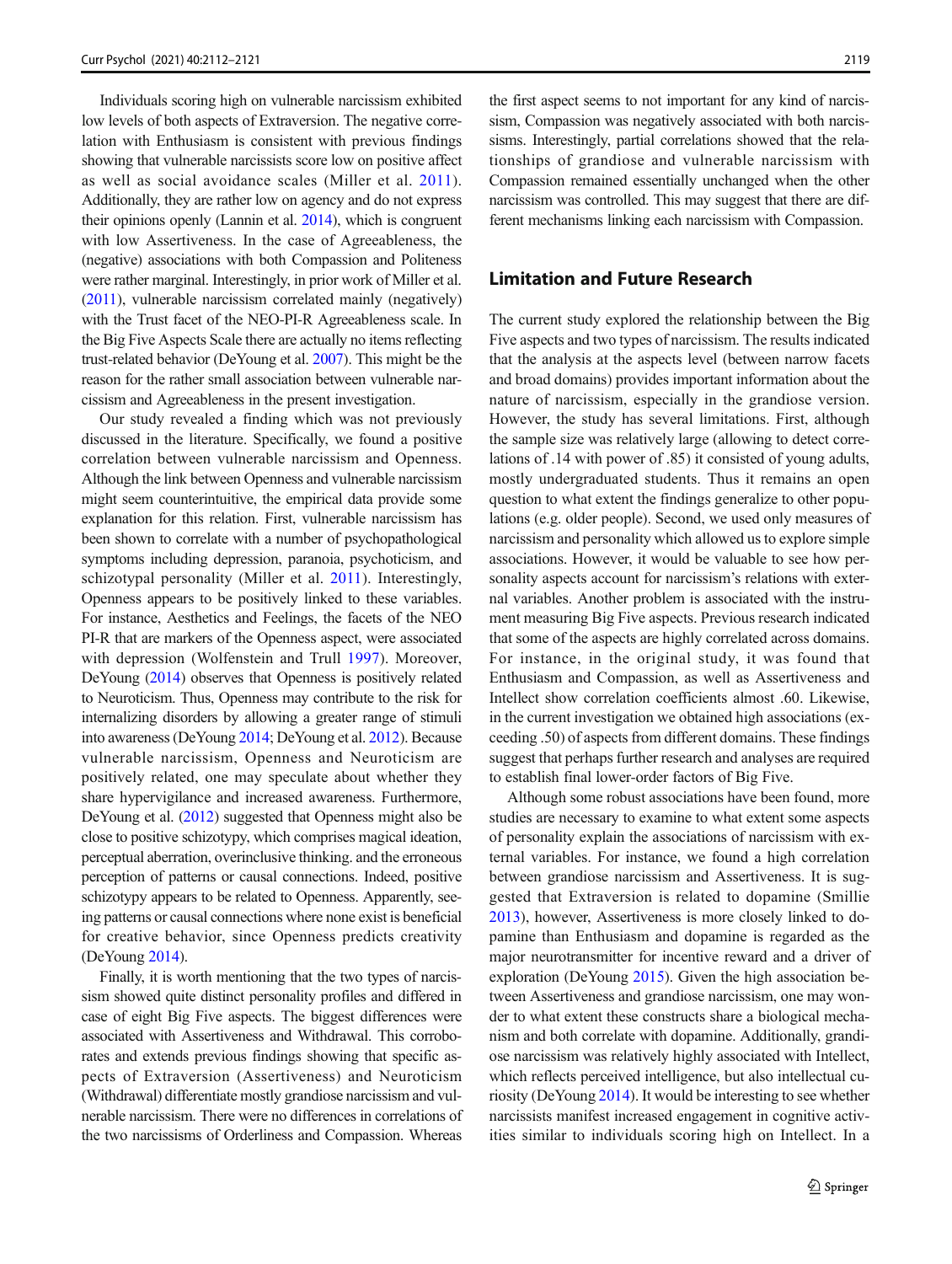<span id="page-8-0"></span>similar vein, one may consider potential consequences (e.g. for creativity) of the fact that Openness and vulnerable narcissism share some common features.

Furthermore, the existing research literature focused on the differential associations of the two narcissisms with the Big Five subdimensions. However, recent findings suggest that other personality conceptualizations, such as the HEXACO model, might be relevant for antisocial traits. Specifically, it has been shown that the Dark Triad (narcissism, Machiavellianism, psychopathy) latent factor overlaps essentially with the Honesty-Humility factor from the HEXACO scale (Hodson et al. [2018\)](#page-9-0). It needs to be acknowledged, however, that in the Dark Triad concept, narcissism is mainly understood in the grandiose version and in the study by Hodson et al. [\(2018\)](#page-9-0) its highest correlation was with the Modesty subscale of Honesty-Humility (see also Visser [2018\)](#page-9-0). It remains an open question how vulnerable narcissism would be associated with Honesty-Humility and its subscales. One would expect, for instance, relatively high negative correlation with the Sincerity subscale, since there is evidence that vulnerable narcissists are less genuine in interpersonal relations (e.g. Lannin et al. [2014\)](#page-9-0).

## Conclusion

In the current study we found large differences in personality profiles of grandiose and vulnerable narcissism. Specifically, grandiose narcissism correlated mainly with aspects related to agency, both social (high Assertiveness), and personal (high Intellect), as well as rivarly (low Politeness) and low anxiety (low Withdrawal), By contrast, vulnerable narcissism showed less differentiated correlations within broad domains and was primary associated with a wide range of negative emotionality including tendency toward anxiety (high Withdrawal) and anger (high Volatility).

Acknowledgments This work was supported from a grant no 2016/23/B/ HS6/00312 funded by National Science Centre in Poland.

Funding This work was funded by National Science Centre in Poland (grant number 2016/23/B/HS6/00312).

Compliance with Ethical Standards All procedures performed in studies involving human participants were in accordance with the ethical standards of the institutional research committee and with the 1964 Helsinki declaration and its later amendments or comparable ethical standards. Informed consent was obtained from all individual participants included in the study. This article does not contain any studies with animals performed by any of the authors.

Conflict of Interest The authors declare that there are no potential conflicts of interest with respect to the research, authorship, and/or publication of this article.

Open Access This article is distributed under the terms of the Creative Commons Attribution 4.0 International License (http:// creativecommons.org/licenses/by/4.0/), which permits unrestricted use, distribution, and reproduction in any medium, provided you give appropriate credit to the original author(s) and the source, provide a link to the Creative Commons license, and indicate if changes were made.

Publisher's Note Springer Nature remains neutral with regard to jurisdictional claims in published maps and institutional affiliations.

# References

- Bazińska, R., & Drat-Ruszczak, K. (2000). The structure of narcissism measured with polish adaptation of NPI. Czasopismo Psychologiczne, 6, 171–187.
- Campbell, W., & Foster, J. (2007). The narcissistic self: Background, an extender agency model, and ongoing controversies. In C. Sedikides & S. Spencer (Eds.), Frontiers in social psychology: The self (pp. 115–138). Philadelphia: Psychology Press.
- Chamorro-Premuzic, T., & Furnham, A. (2004). A possible model to understand the personality-intelligence interface. British Journal of Psychology 95, 249–264.
- Costa, P., & McCrae, R. (1992a). Revised NEO personality inventory manual. Odessa: PAR.
- Costa, P., & McCrae, R. (1992b). Trait psychology comes of age. In T. Sonderegger (Ed.), Nebraska symposium on motivation: Psychology and aging (pp. 169–204). Lincoln: University of Nebraska Press.
- Czarna, A., Dufner, M., & Clifton, A. (2014). The effects of vulnerable and grandiose narcissism on liking-based and disliking-based centrality in social networks. Journal of Research in Personality, 50, 42–45.
- Czarna, A., Leifeld, P., Śmieja, M., Dufner, M., & Salovey, P. (2016). Do narcissism and emotional intelligence win us friends? Modeling dynamics of peer popularity using inferential network analysis. Personality and Social Psychology Bulletin, 42, 1588–1599.
- Czarna, A., Zajenkowski, M., & Dufner, M. (2018). How does it feel to be a narcissist? Narcissism and emotions. In T. Hermann, A. Brunell, & J. Foster (Eds.), Handbook of trait narcissism: Key advances, research methods, and controversies. New York: Springer.
- DeYoung, C. (2014). Openness/intellect: A dimension of personality reflecting cognitive exploration. In M. Cooper & R. Larsen (Eds.), APA handbook of personality and social psychology (pp. 369–399). Washington: APA.
- DeYoung, C. (2015). Cybernetic Big Five theory. Journal of Research in Personality, 56, 33-58.
- DeYoung, C., Quilty, L., & Peterson, J. (2007). Between facets and domains: 10 aspects of the Big Five. Journal of Personality and Social Psychology, 93, 880–896.
- DeYoung, C. G., Shamosh, N. A., Green, A. E., Braver, T. S., & Gray, J. R. (2009). Intellect as distinct from openness: Differences revealed by fMRI of working memory. Journal of Personality and Social Psychology, 97, 883–892.
- DeYoung, C., Grazioplene, R., & Peterson, J. (2012). From madness to genius: The openness/intellect trait domain as a paradoxical simplex. Journal of Research in Personality, 46, 63–78.
- Digman, J. (1997). Higher-order factors of the Big Five. Journal of Personality and Social Psychology, 73, 1246–1256.
- Dufner, M., Denissen, J., van Zalk, M., Matthes, B., et al. (2012). Positive intelligence illusions: On the relation between intellectual selfenhancement and psychological adjustment. Journal of Personality, 80, 537–571.